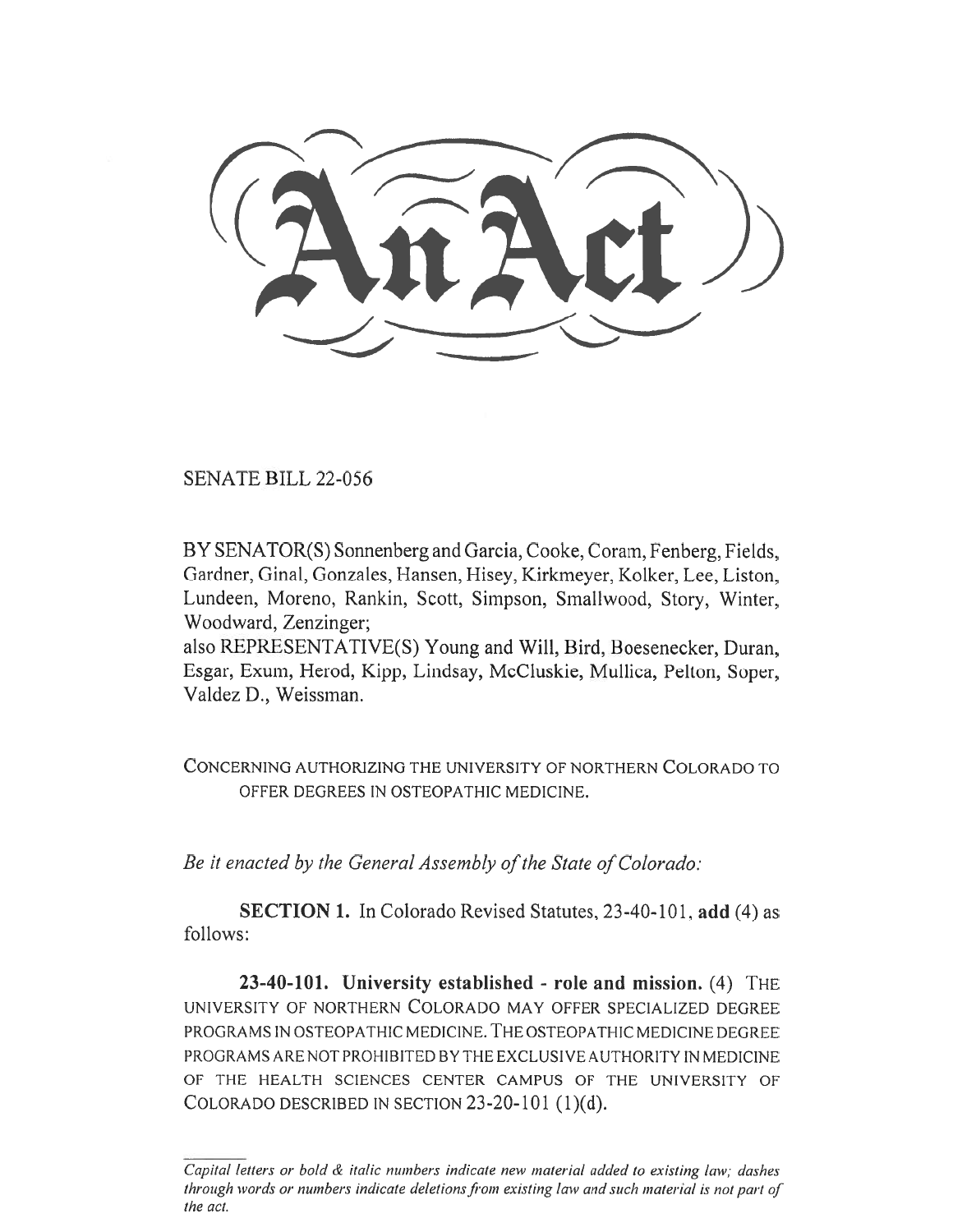SECTION 2. In Colorado Revised Statutes, 23-20-101, amend (1) introductory portion and (1)(d) as follows:

23-20-101. University of Colorado - role and mission - all campuses. (1) The role and mission of the several campuses of the university of Colorado shall be IS as follows:

(d) The health sciences center campus of the university of Colorado shall offer specialized baccalaureate, first-professional, master's, and doctoral degree programs in health-related disciplines and professions. It shall be IS affiliated with the university of Colorado hospital and other health-care facilities that offer settings for education, clinical practice, and basic and applied research. EXCEPT FOR DEGREE PROGRAMS IN OSTEOPATHIC MEDICINE DESCRIBED IN SECTION 23-40-101 (4), it shall have HAS exclusive authority in medicine, dentistry, pharmacy, and physical therapy.

SECTION 3. Act subject to petition - effective date. This act takes effect at 12:01 a.m. on the day following the expiration of the ninety-day period after final adjournment of the general assembly; except that, if a referendum petition is filed pursuant to section 1 (3) of article V of the state constitution against this act or an item, section, or part of this act within such period, then the act, item, section, or part will not take effect unless approved by the people at the general election to be held in

## PAGE 2-SENATE BILL 22-056